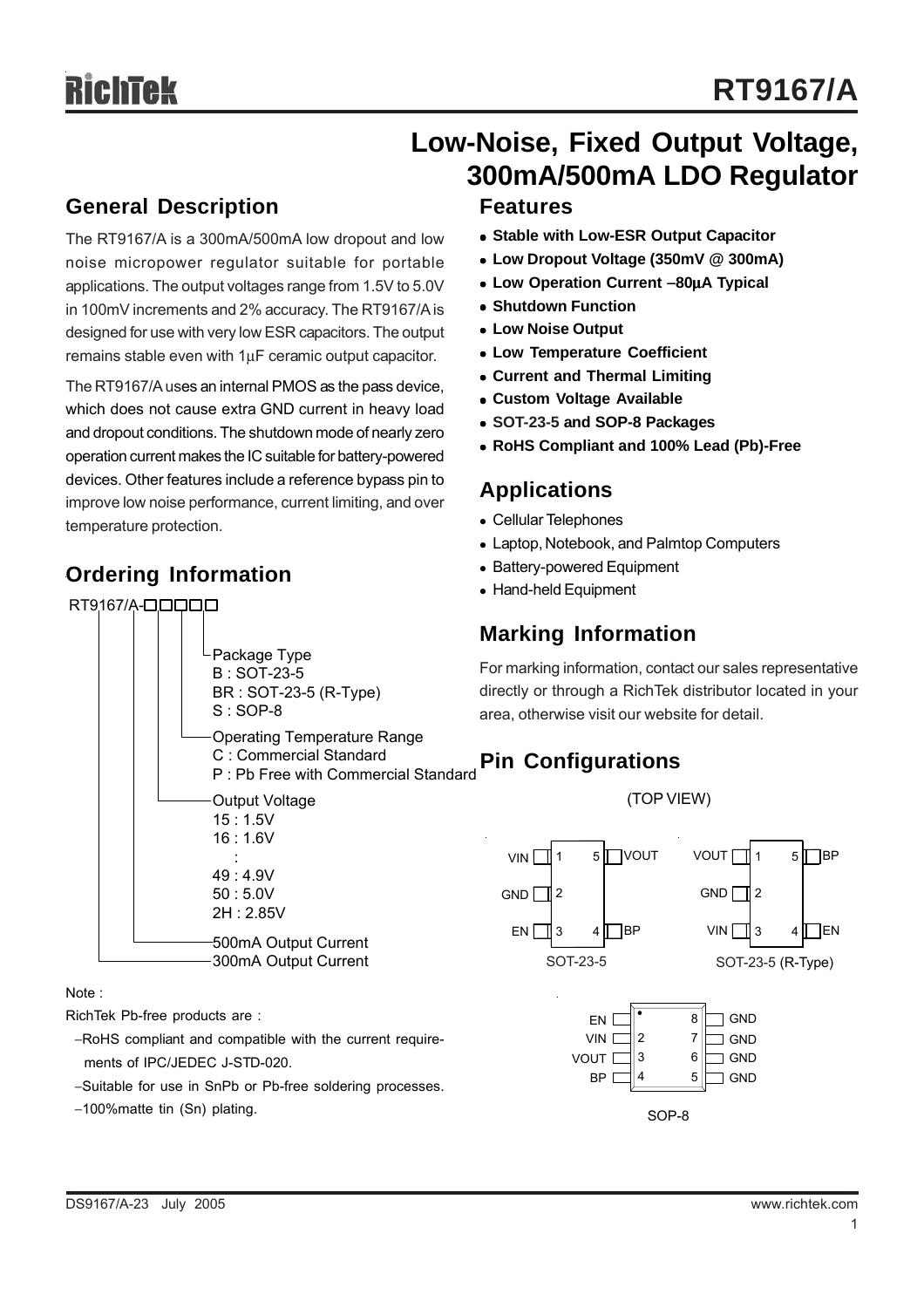## **Functional Pin Description**

| <b>Pin Name</b> | <b>Pin Function</b>       |
|-----------------|---------------------------|
| VIN             | Power Input Voltage       |
| <b>GND</b>      | Ground                    |
| FΝ              | Chip Enable (Active High) |
| ВP              | Reference Noise Bypass    |
| VOUT            | Output Voltage            |

## **Function Block Diagram**



## **Typical Application Circuit**

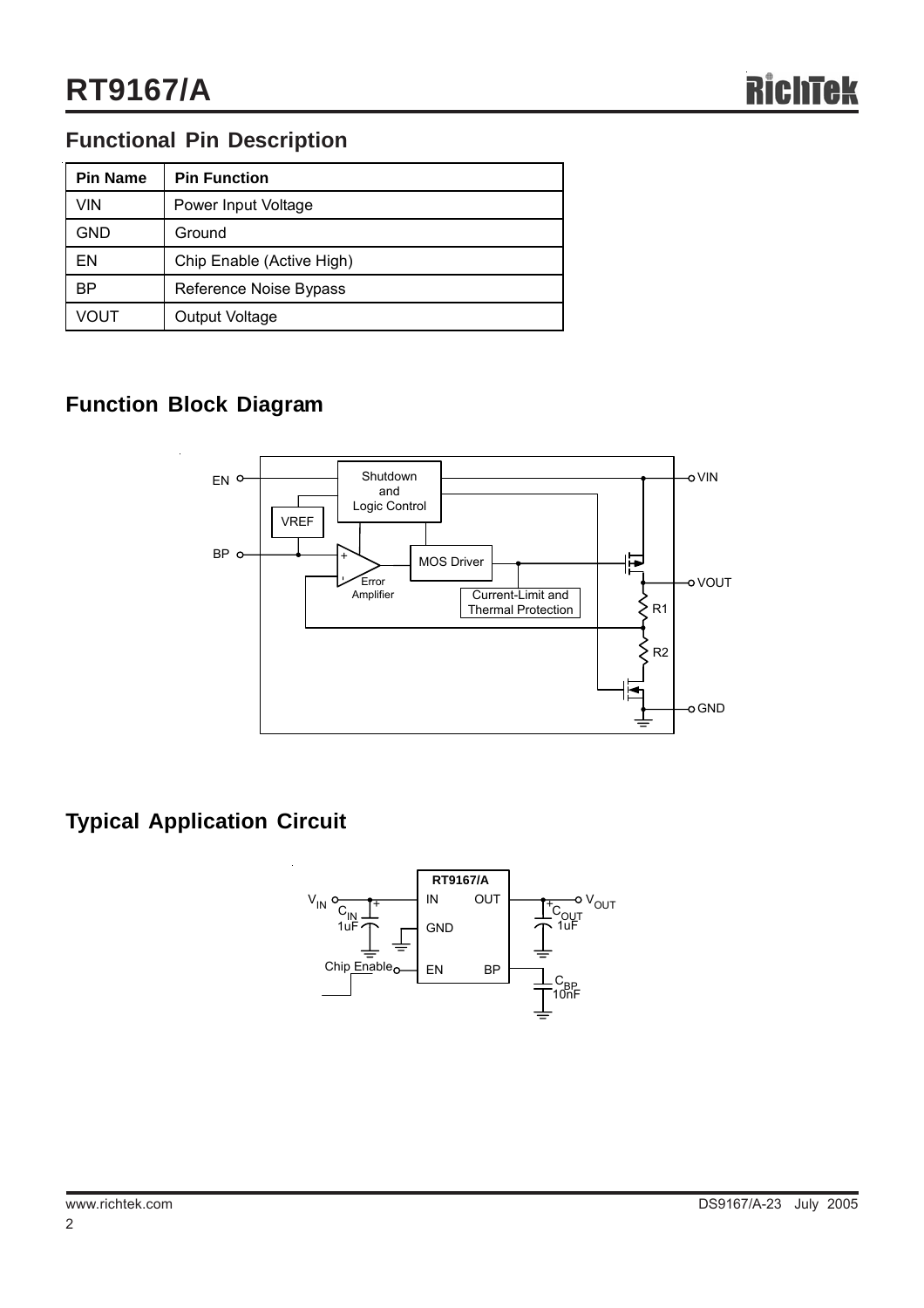## **Absolute Maximum Ratings**

| • Power Dissipation, $P_D @ T_A = 25^{\circ}C$ |  |
|------------------------------------------------|--|
|                                                |  |
|                                                |  |
| • Package Thermal Resistance (Note1)           |  |
|                                                |  |
|                                                |  |
|                                                |  |
|                                                |  |
|                                                |  |
|                                                |  |
|                                                |  |

## **Electrical Characteristics**

( $V_{IN}$  = 5.0V,  $C_{IN}$  = 1 $\mu$ F,  $C_{OUT}$  = 1 $\mu$ F, T<sub>A</sub> = 25°C, unless otherwise specified)

| <b>Parameter</b>                       |                | <b>Symbol</b>              | <b>Test Conditions</b>                                  | Min                          | <b>Typ</b>     | <b>Max</b>     | <b>Units</b> |  |
|----------------------------------------|----------------|----------------------------|---------------------------------------------------------|------------------------------|----------------|----------------|--------------|--|
| Input Voltage Range                    |                | <b>V<sub>IN</sub></b>      |                                                         | 2.9                          | --             | $\overline{7}$ | $\vee$       |  |
|                                        |                |                            | $I_L = 50mA$                                            | 2.7<br>$\overline{7}$<br>$-$ |                |                |              |  |
| <b>Output Voltage Accuracy</b>         |                | <b>AVOUT</b>               | $I_1 = 1mA$                                             | $-2$                         | $\overline{a}$ | $+2$           | $\%$         |  |
| Maximum Output<br>Current              | RT9167         | $I_{MAX}$                  |                                                         | 300                          | $\overline{a}$ | --             | mA           |  |
|                                        | <b>RT9167A</b> |                            |                                                         | 500                          | --             | $-$            |              |  |
| <b>Current Limit</b>                   | RT9167         |                            |                                                         | 400                          | $-$            | $-$            | mA           |  |
|                                        | <b>RT9167A</b> | <b>ILIM</b>                | $R_{LOAD} = 1\Omega$                                    | 500                          | 700            | $\overline{a}$ |              |  |
|                                        | RT9167/A       | $I_G$                      | No Load                                                 | $-$                          | 80             | 150            | $\mu$ A      |  |
| Quiescent Current                      | RT9167/A       |                            | $IOUT = 300mA$                                          | $\overline{a}$               | 90             | 150            |              |  |
|                                        | <b>RT9167A</b> |                            | $IOUT = 500mA$                                          | --                           | 90             | 150            |              |  |
|                                        | RT9167/A       | <b>VDROP</b>               | $IOUT = 1mA$                                            | $-$                          | 1.1            | 5              | mV           |  |
| Dropout Voltage <sup>(2)</sup>         | RT9167/A       |                            | $I_{OUT} = 50mA$                                        | $-$                          | 55             | 100            |              |  |
| $(V_{OUT(Normal)} = 3.0V)$<br>Version) | RT9167/A       |                            | $IOUT = 300mA$                                          | --                           | 350            | 450            |              |  |
|                                        | <b>RT9167A</b> |                            | $IOUT = 500mA$                                          | --                           | 600            | 750            |              |  |
| Line Regulation                        |                | $\Delta\rm{V}_{\rm{LINE}}$ | $V_{IN}$ (V <sub>OUT</sub> +0.15) to 7V, $I_{OUT}$ =1mA | --                           | $\overline{a}$ | $6\phantom{1}$ | mV/V         |  |
| Load Regulation                        | RT9167/A       | $\Delta V$ LOAD            | $IOUT = 0mA$ to 300mA                                   | --                           | --             | 30             | mV           |  |
|                                        | <b>RT9167A</b> |                            | $IOUT = 0mA$ to 500mA                                   | $-$                          | --             | 35             |              |  |
| EN Input High Threshold                |                | V <sub>IH</sub>            | $V_{IN}$ = 3V to 5.5V                                   | 1.6                          | --             | --             | V            |  |
| EN Input Low Threshold                 |                | $V_{IL}$                   | $V_{IN}$ = 3V to 5.5V                                   | --                           | --             | 0.4            | $\vee$       |  |
| <b>EN Bias Current</b>                 |                | Isp                        |                                                         | --                           | --             | 100            | nA           |  |
| <b>Shutdown Supply Current</b>         |                | I <sub>GSD</sub>           | $V_{OUT} = 0V$                                          | $-$                          | 0.01           | 1              | μ $A$        |  |
| Thermal Shutdown Temperature           |                | <b>T<sub>SD</sub></b>      |                                                         | $-$                          | 155            | $-$            | $\circ$ C    |  |
| To be continued                        |                |                            |                                                         |                              |                |                |              |  |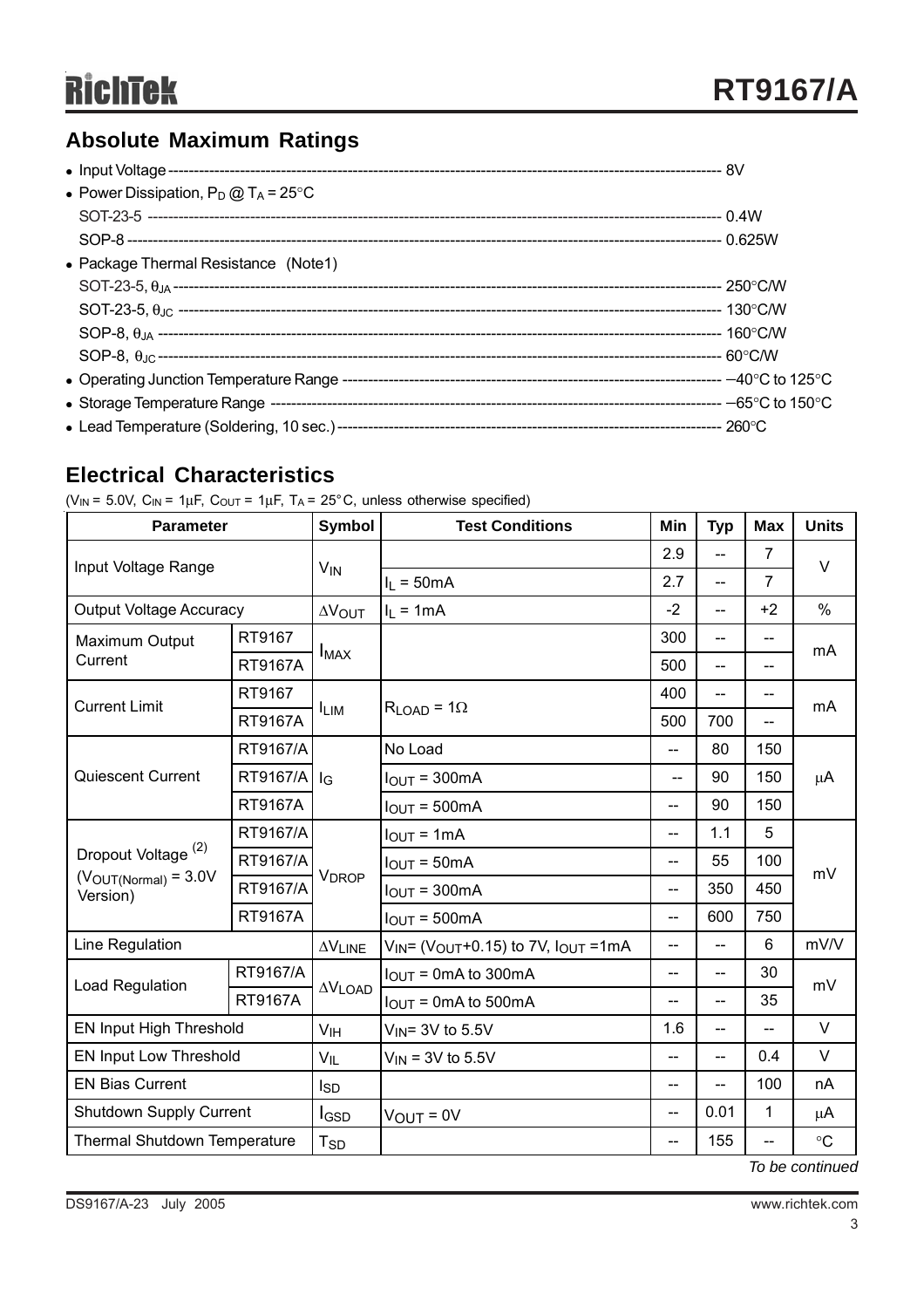## **RT9167/A**

# **RichTek**

| <b>Parameter</b>        | Symbol          | <b>Test Conditions</b>                                        |    | <b>Typ</b> | Max   | <b>Units</b>                  |
|-------------------------|-----------------|---------------------------------------------------------------|----|------------|-------|-------------------------------|
| Output Noise            | e <sub>NO</sub> | $C_{BP}$ = 10nF, $C_{OUT}$ = 10 $\mu$ F                       | -- | 350        | --    | $\mathsf{InV}\vee\mathsf{Hz}$ |
| <b>Ripple Rejection</b> | <b>PSRR</b>     | $F = 100$ Hz, C <sub>BP</sub> = 10nF, C <sub>OUT</sub> = 10µF | -- | 58         | $- -$ | dB                            |

Note 1.  $\theta_{JA}$  is measured in the natural convection at T<sub>A</sub> = 25°C on a low effective thermal conductivity test board of JEDEC 51-3 thermal measurement standard. Pin 1 of SOP-8 and pin4 of SOT-23-5 packages are the case position for θJA measurement.

Note 2. The dropout voltage is defined as V<sub>IN</sub> -V<sub>OUT</sub>, which is measured when V<sub>OUT</sub> is V<sub>OUT(NORMAL)</sub> – 100mV.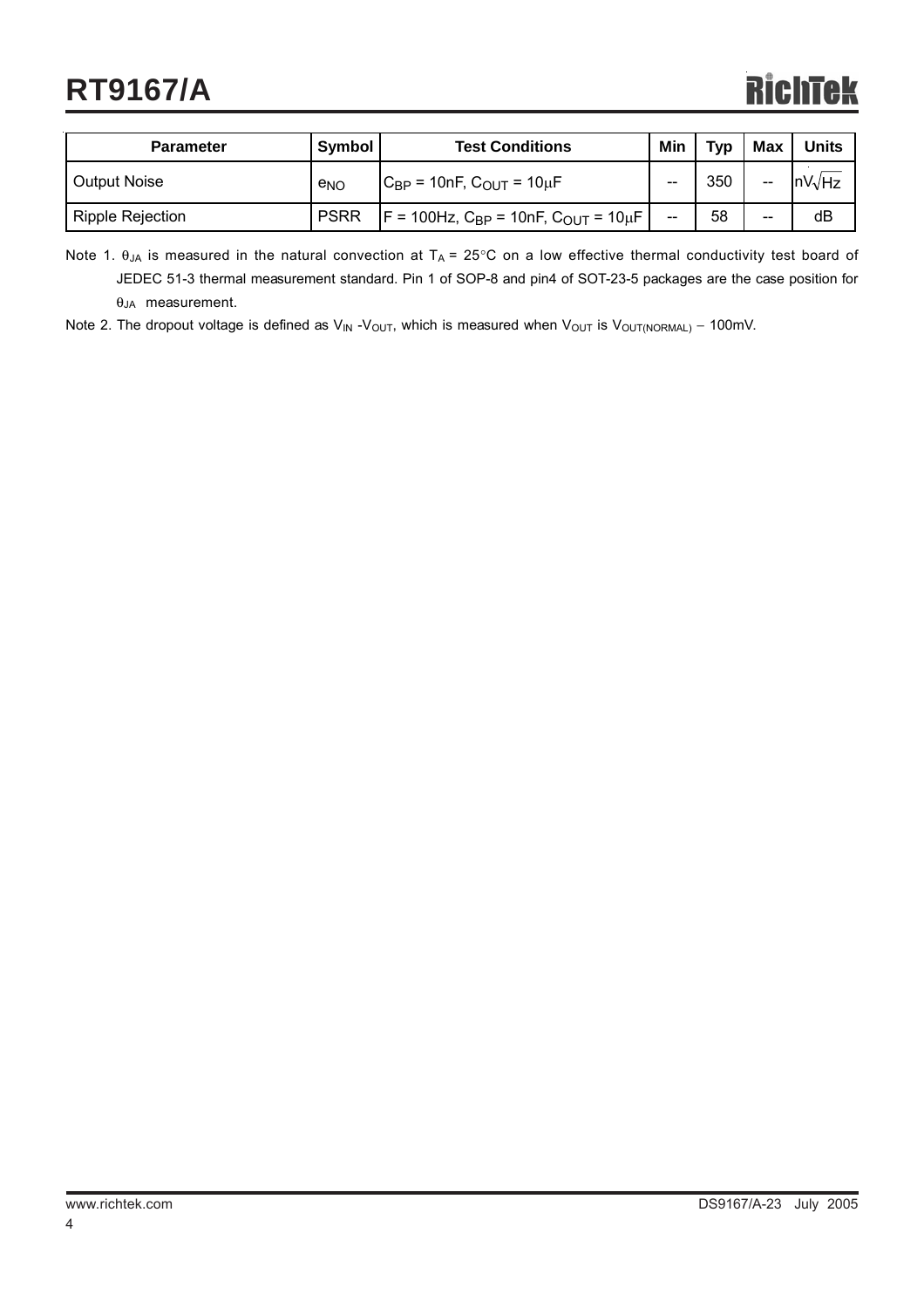











**Dropout Voltage vs. Load Current**



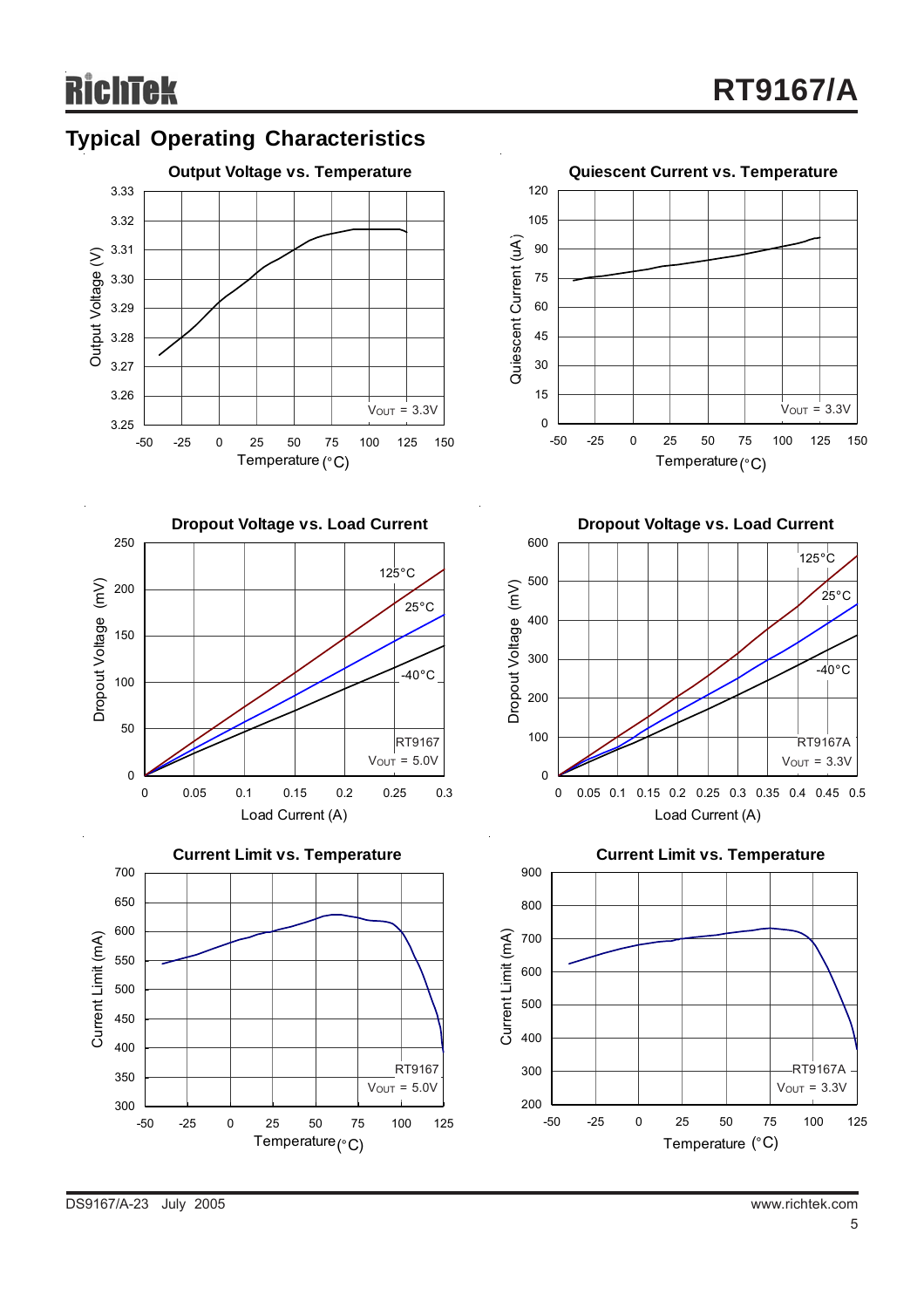



**Line Transient Response**<br>V<sub>OUT</sub> = 3.0V 150 Loading = 1mA Output Voltage<br>Deviation (mV) Deviation (mV) Output Voltage  $C<sub>OUT</sub> = 1uF$  100  $C_{BP} = 10nF$  50 0 -50 Input Voltage<br>Deviation (V) ≈ ≈Input Voltage Deviation (V) 5 4  $\downarrow$ Time (1ms/Div)





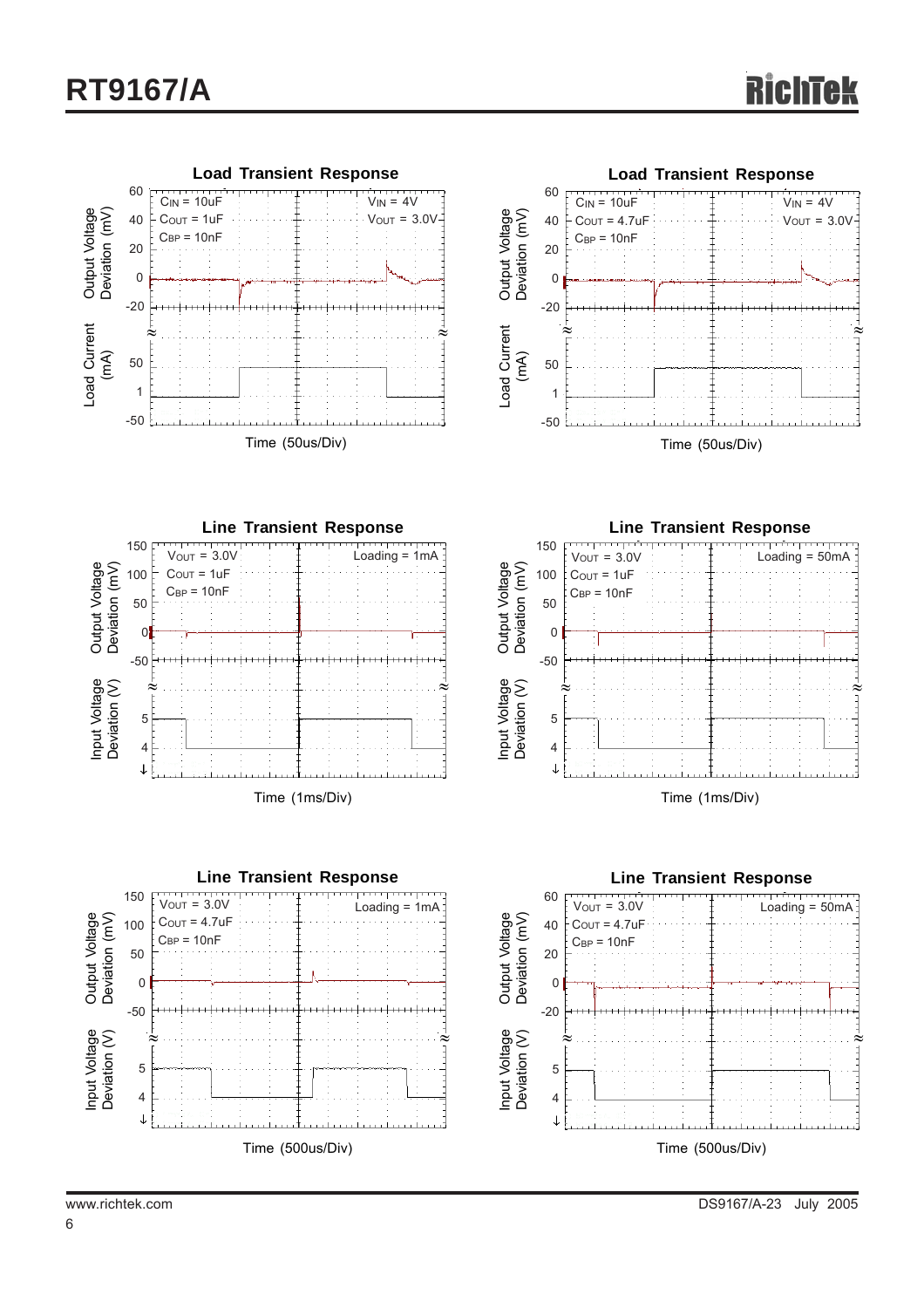# **RichTek**

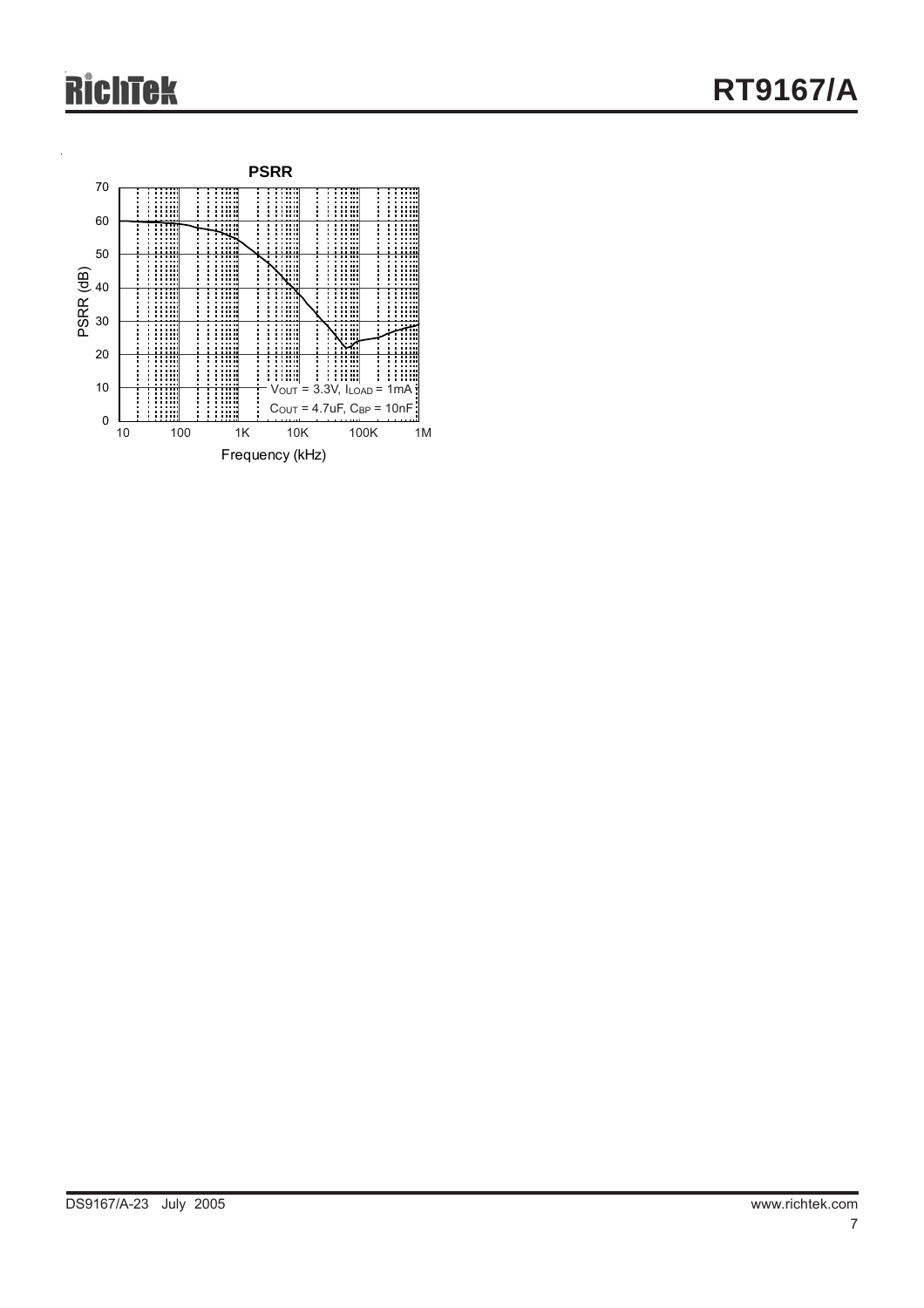## **Application Information**

#### **Capacitor Selection and Regulator Stability**

Like any low-dropout regulator, the external capacitors used with the RT9167/A must be carefully selected for regulator stability and performance.

Using a capacitor whose value is  $> 1 \mu$ F on the RT9167/A input and the amount of capacitance can be increased without limit. The input capacitor must be located a distance of not more than 0.5" from the input pin of the IC and returned to a clean analog ground. Any good quality ceramic or tantalum can be used for this capacitor. The capacitor with larger value and lower ESR (equivalent series resistance) provides better PSRR and line-transient response.

The output capacitor must meet both requirements for minimum amount of capacitance and ESR in all LDOs application. The RT9167/A is designed specifically to work with low ESR ceramic output capacitor in space-saving and performance consideration. Using a ceramic capacitor whose value is at least  $1 \mu$ F with ESR is > 5m $\Omega$  on the RT9167/A output ensures stability. The RT9167/A still works well with output capacitor of other types due to the wide stable ESR range. Figure 1. shows the curves of allowable ESR range as a function of load current for various output voltages and capacitor values. Output capacitor of larger capacitance can reduce noise and improve loadtransient response, stability, and PSRR. The output capacitor should be located not more than 0.5" from the  $V<sub>OUT</sub>$  pin of the RT9167/A and returned to a clean analog ground.

Note that some ceramic dielectrics exhibit large capacitance and ESR variation with temperature. It may be necessary to use 2.2μF or more to ensure stability at temperatures below -10°C in this case. Also, tantalum capacitors, 2.2μF or more may be needed to maintain capacitance and ESR in the stable region for strict application environment.

Tantalum capacitors maybe suffer failure due to surge current when it is connected to a low-impedance source of power (like a battery or very large capacitor). If a tantalum capacitor is used at the input, it must be guaranteed to have a surge current rating sufficient for the application by the manufacture.

Use a 10nF bypass capacitor at BP for low output voltage noise. The capacitor, in conjunction with an internal 200kΩ resistor, which connects bypass pin and the band-gap reference, creates an 80Hz low-pass filter for noise reduction. Increasing the capacitance will slightly decrease the output noise, but increase the start-up time. The capacitor connected to the bypass pin for noise reduction must have very low leakage. This capacitor leakage current causes the output voltage to decline by a proportional amount to the current due to the voltage drop on the internal 200kΩ resistor. Figure 2 shows the power on response.



#### **Region of Stable COUT ESR vs. Load Current**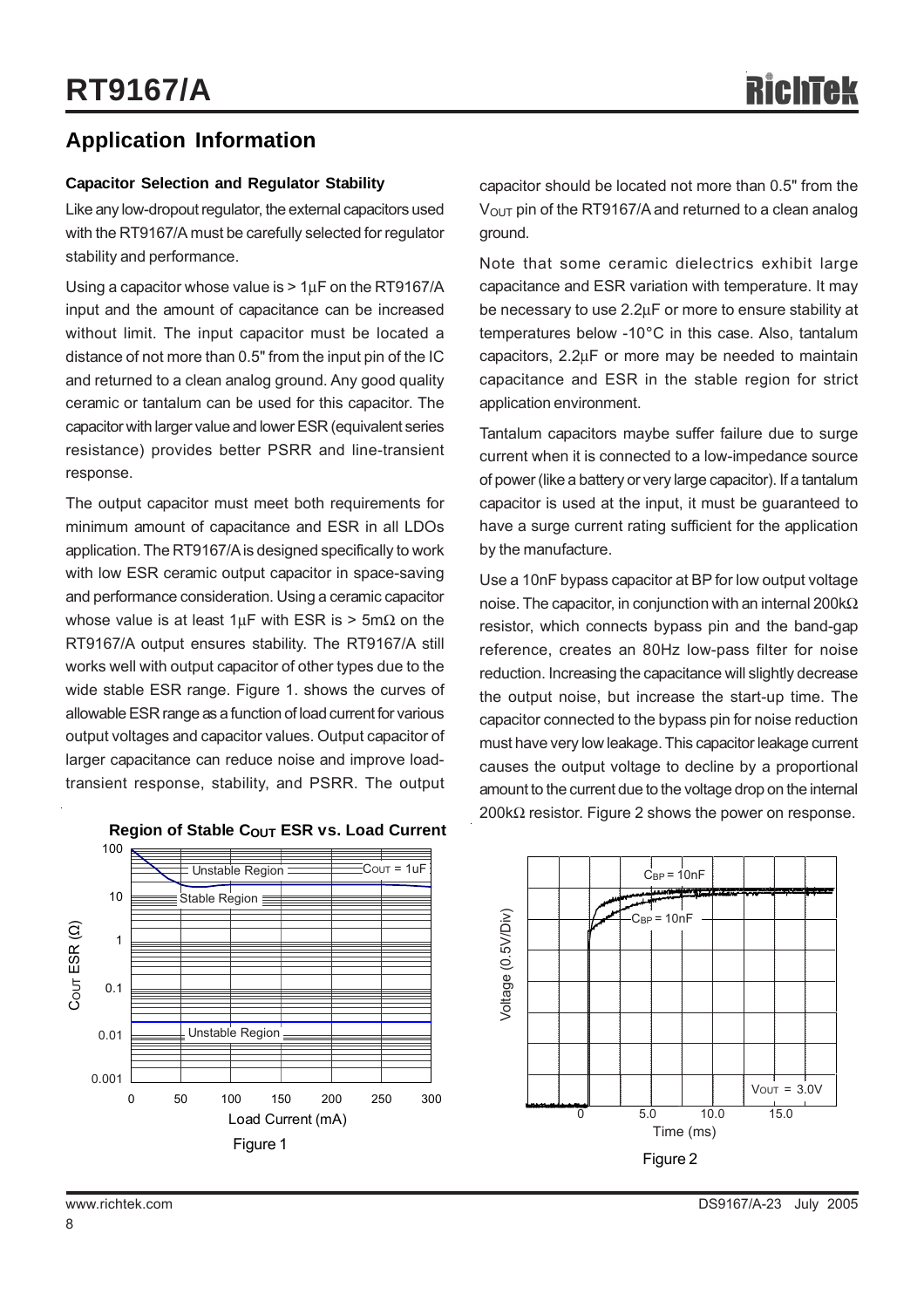#### **Load-Transient Considerations**

The RT9167/A load-transient response graphs (see Typical Operating Characteristics) show two components of the output response: a DC shift from the output impedance due to the load current change, and the transient response. The DC shift is quite small due to the excellent load regulation of the IC. Typical output voltage transient spike for a step change in the load current from 0mA to 50mA is tens mV, depending on the ESR of the output capacitor. Increasing the output capacitor's value and decreasing the ESR attenuates the overshoot.

#### **Shutdown Input Operation**

The RT9167/A is shutdown by pulling the EN input low, and turned on by driving the input high. If this feature is not to be used, the EN input should be tied to VIN to keep the regulator on at all times (the EN input must **not** be left floating).

To ensure proper operation, the signal source used to drive the EN input must be able to swing above and below the specified turn-on/turn-off voltage thresholds which guarantee an ON or OFF state (see Electrical Characteristics). The ON/OFF signal may come from either CMOS output, or an open-collector output with pullup resistor to the RT9167/A input voltage or another logic supply. The high-level voltage may exceed the RT9167/A input voltage, but must remain within the absolute maximum ratings for the EN pin.

#### **Internal P-Channel Pass Transistor**

The RT9167/A features a typical 1.1Ω P-Channel MOSFET pass transistor. It provides several advantages over similar designs using PNP pass transistors, including longer battery life. The P-channel MOSFET requires no base drive, which reduces quiescent current considerably. PNPbased regulators waste considerable current in dropout when the pass transistor saturates. They also use high base-drive currents under large loads. The RT9167/A does not suffer from these problems and consume only 80μA of quiescent current whether in dropout, light-load, or heavyload applications.

#### **Input-Output (Dropout) Voltage**

A regulator's minimum input-output voltage differential (or dropout voltage) determines the lowest usable supply voltage. In battery-powered systems, this will determine the useful end-of-life battery voltage. Because the RT9167/ A uses a P-Channel MOSFET pass transistor, the dropout voltage is a function of drain-to-source on-resistance  $[R_{DS(ON)}]$  multiplied by the load current.

#### **Reverse Current Path**

The power transistor used in the RT9167/A has an inherent diode connected between the regulator input and output (see Figure 3). If the output is forced above the input by more than a diode-drop, this diode will become forward biased and current will flow from the  $V_{\text{OUT}}$  terminal to  $V_{\text{IN}}$ . This diode will also be turned on by abruptly stepping the input voltage to a value below the output voltage. To prevent regulator mis-operation, a Schottky diode should be used in any applications where input/output voltage conditions can cause the internal diode to be turned on (see Figure4). As shown, the Schottky diode is connected in parallel with the internal parasitic diode and prevents it from being turned on by limiting the voltage drop across it to about 0.3V. < 100mA to prevent damage to the part.

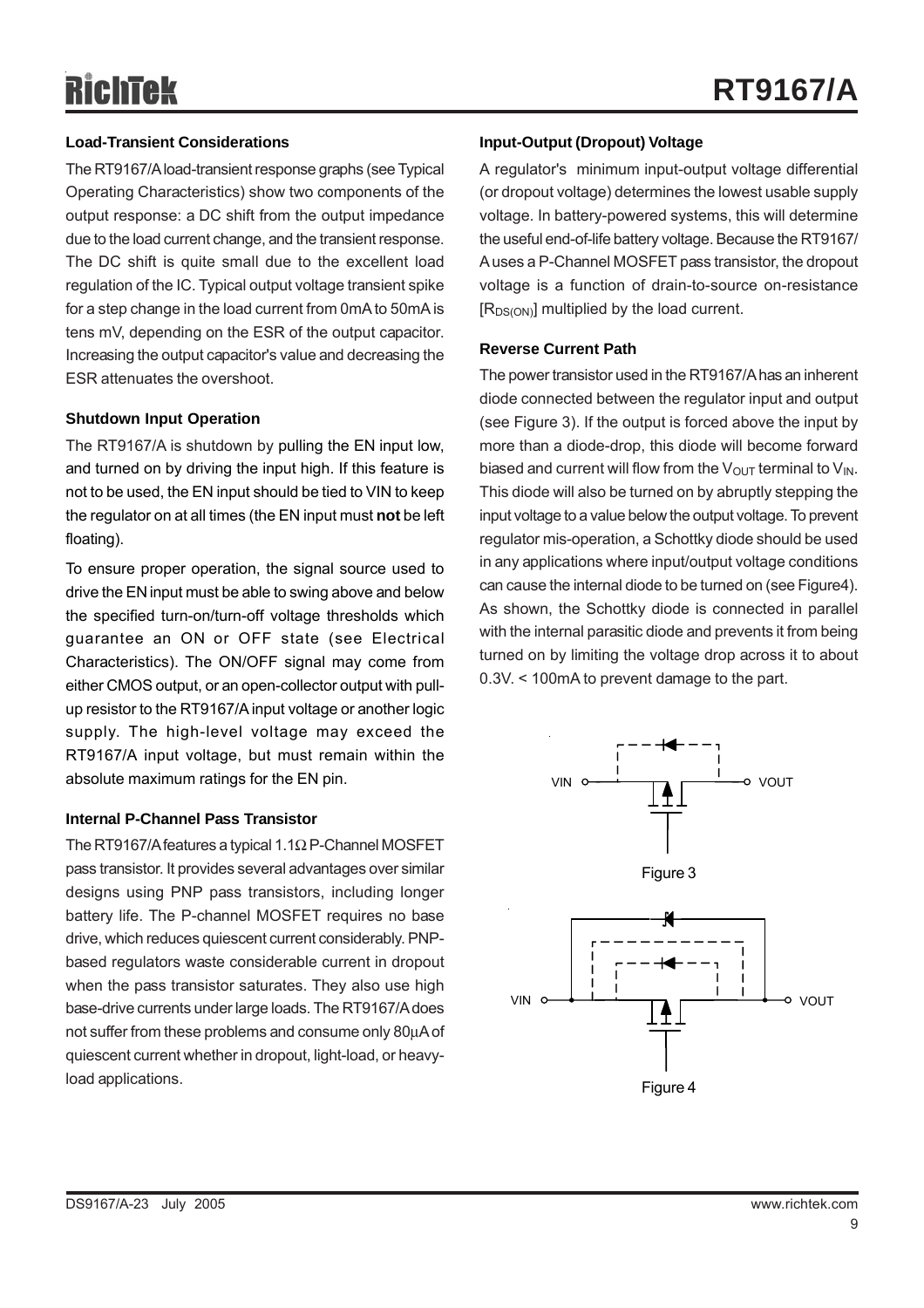#### **Operating Region and Power Dissipation**

The maximum power dissipation of RT9167/A depends on the thermal resistance of the case and circuit board, the temperature difference between the die junction and ambient air, and the rate of airflow. The power dissipation across the device is  $P = I_{\text{OUT}}(V_{\text{IN}} - V_{\text{OUT}})$ . The maximum power dissipation is:  $PMAX = (T_J - T_A)/\theta_{JA}$ 

where  $T_{J}$  -  $T_{A}$  is the temperature difference between the RT9167/A die junction and the surrounding environment,  $\theta$ <sub>JA</sub> is the thermal resistance from the junction to the surrounding environment. The GND pin of the RT9167/A performs the dual function of providing an electrical connection to ground and channeling heat away. Connect the GND pin to ground using a large pad or ground plane.

#### **Current Limit and Thermal Protection**

T9167 includes a current limit which monitors and controls the pass transistor's gate voltage limiting the output current to 350mA Typ. (700mA Typ. for RT9167A). Thermaloverload protection limits total power dissipation in the RT9167/A. When the junction temperature exceeds  $T_{\text{J}}$  = +155°C, the thermal sensor signals the shutdown logic turning off the pass transistor and allowing the IC to cool. The thermal sensor will turn the pass transistor on again after the IC's junction temperature cools by 10°C, resulting in a pulsed output during continuous thermaloverload conditions. Thermal-overloaded protection is designed to protect the RT9167/A in the event of fault conditions. Do not exceed the absolute maximum junctiontemperature rating of  $T<sub>J</sub> = +150°C$  for continuous operation. The output can be shorted to ground for an indefinite amount of time without damaging the part by cooperation of current limit and thermal protection.

#### **Thermal Considerations**

Thermal protection limits power dissipation in RT9167/A. When the operation junction temperature exceeds 165°C, the OTP circuit starts the thermal shutdown function and turns the pass element off. The pass element turn on again after the junction temperature cools by 30°C.

For continuous operation, do not exceed absolute maximum operation junction temperature 125°C. The power dissipation definition in device is:

$$
P_D = (V_{IN} - V_{OUT}) \times I_{OUT} + V_{IN} \times I_Q
$$

The maximum power dissipation depends on the thermal resistance of IC package, PCB layout, the rate of surroundings airflow and temperature difference between junction to ambient. The maximum power dissipation can be calculated by following formula :

 $P_{D(MAX)} = (T_{J(MAX)} - T_A)/\theta_{JA}$ 

Where  $T_{J(MAX)}$  is the maximum operation junction temperature 125 $\degree$ C, T<sub>A</sub> is the ambient temperature and the  $\theta_{JA}$  is the junction to ambient thermal resistance.

For recommended operating conditions specification of RT9167/A, where  $T_{J(MAX)}$  is the maximum junction temperature of the die (125 $\degree$ C) and T<sub>A</sub> is the operated ambient temperature. The junction to ambient thermal resistance  $\theta_{JA}$  is layout dependent. For SOT-23-5 package, the thermal resistance  $\theta_{JA}$  is 250°C/W on the standard JEDEC 51-3 single-layer thermal test board. The maximum power dissipation at  $T_A = 25^{\circ}$ C can be calculated by following formula :

 $P_{D(MAX)} = (125^{\circ}C - 25^{\circ}C)/250 = 0.4W$  for SOT-23-5 package

 $P_{D(MAX)} = (125^{\circ}C - 25^{\circ}C) / 160 = 0.625W$  for SOP-8 package

The maximum power dissipation depends on operating ambient temperature for fixed  $T_{J(MAX)}$  and thermal resistance  $\theta_{JA}$ . For RT9167/A packages, the Figure 5 of derating curves allows the designer to see the effect of rising ambient temperature on the maximum power allowed.



Figure 5. Derating Curves for RT9167/A Packages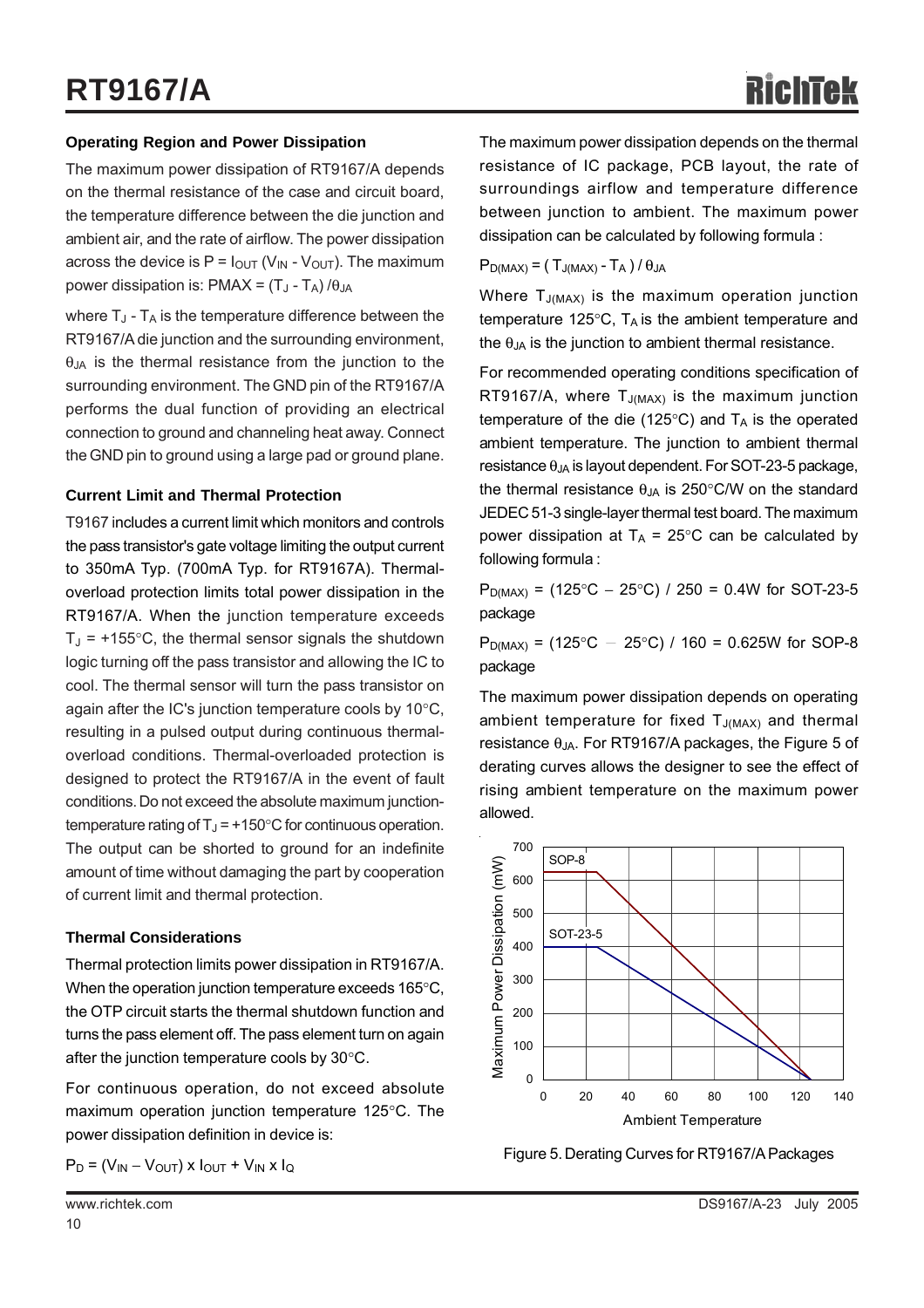The value of junction to case thermal resistance  $\theta_{JC}$  is popular for users. This thermal parameter is convenient for users to estimate the internal junction operated temperature of packages while IC operating. It' s independent of PCB layout, the surroundings airflow effects and temperature difference between junction to ambient. The operated junction temperature can be calculated by following formula :

 $T_J = T_C + P_D \times \theta_{JC}$ 

Where  $T_C$  is the package case temperature measured by thermal sensor,  $P_D$  is the power dissipation defined by user' s function and the  $\theta_{\text{JC}}$  is the junction to case thermal resistance provided by IC manufacturer. Therefore it' s easy to estimate the junction temperature by any condition.

For example, how to calculate the junction temperature of RT9167A-28CB SOT-23-5 package? If we use input voltage V<sub>IN</sub> = 3.3V at an output current  $I_{\Omega}$  = 500mA and the case temperature (pin 4 of SOT-23-5 package)  $T<sub>C</sub>$  = 70°C measured by thermal couple while operating, then our power dissipation is as follows:

 $P_D = (3.3V - 2.8V) \times 500 \text{mA} + 3.3V \times 90 \mu \text{A} \approx 250 \text{mW}$ 

And the junction temperature  $T_J$  could be calculated as following :

 $T_J = T_C + P_D \times \theta_{JC}$ 

 $T_{\rm J}$  = 70°C + 0.25W x 130°C/W

 $= 70^{\circ}C + 32.5^{\circ}C$ 

 $= 102.5^{\circ}$ C < T<sub>J(MAX)</sub> = 125 $^{\circ}$ C

For this operation application,  $T_J$  is lower than absolute maximum operation junction temperature 125°C and it's safe to use.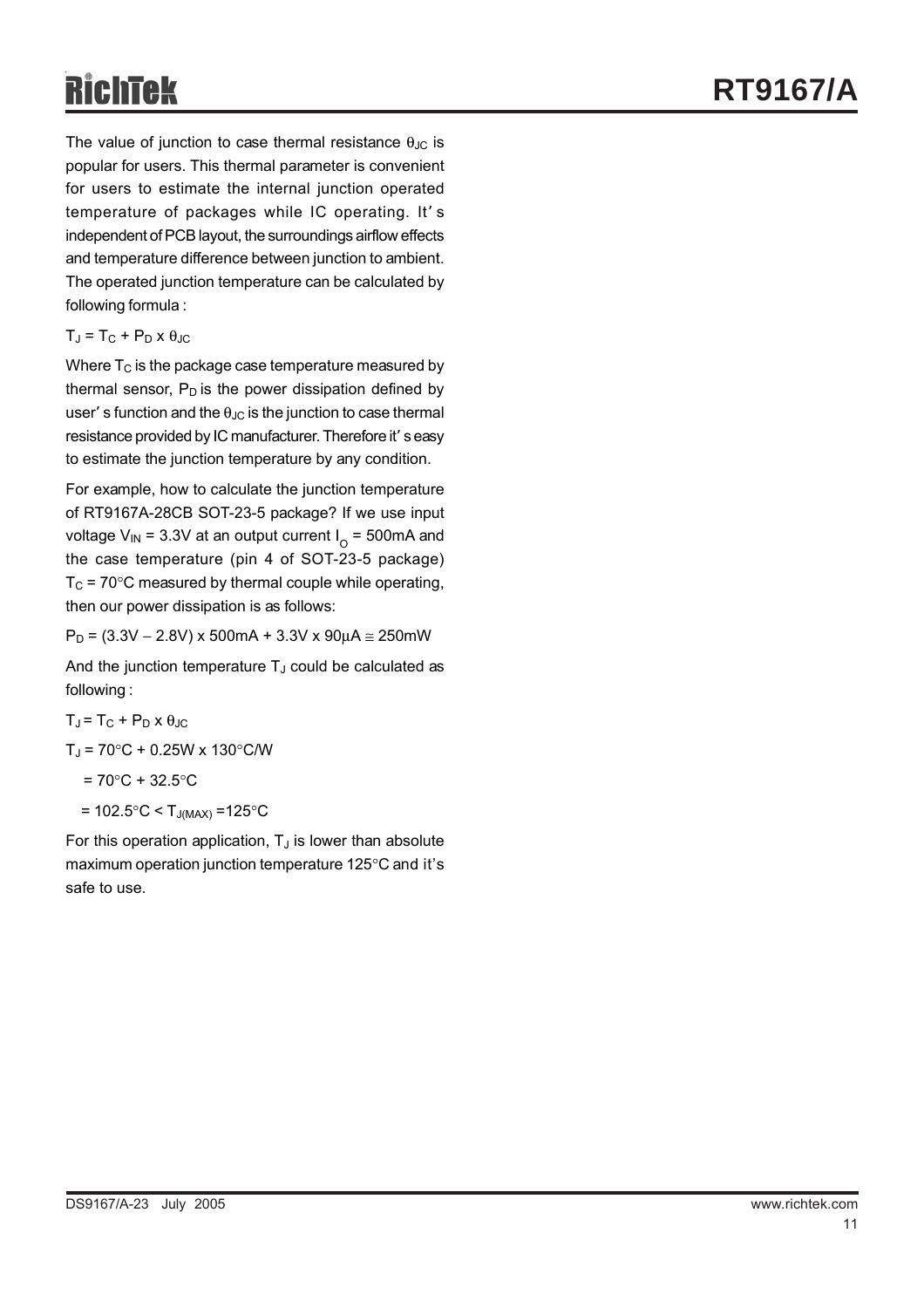## **Outline Dimension**



|                |       | <b>Dimensions In Millimeters</b> | <b>Dimensions In Inches</b> |            |  |
|----------------|-------|----------------------------------|-----------------------------|------------|--|
| <b>Symbol</b>  | Min   | Max                              | Min                         | <b>Max</b> |  |
| A              | 0.889 | 1.295                            | 0.035                       | 0.051      |  |
| A <sub>1</sub> | 0.000 | 0.152                            | 0.000                       | 0.006      |  |
| B              | 1.397 | 1.803                            | 0.055                       | 0.071      |  |
| b              | 0.356 | 0.559                            | 0.014                       | 0.022      |  |
| C              | 2.591 | 2.997                            | 0.102                       | 0.118      |  |
| D              | 2.692 | 3.099                            | 0.106                       | 0.122      |  |
| e              | 0.838 | 1.041                            | 0.033                       | 0.041      |  |
| н              | 0.080 | 0.254                            | 0.003                       | 0.010      |  |
|                | 0.300 | 0.610                            | 0.012                       | 0.024      |  |

**SOT-23-5 Surface Mount Package**